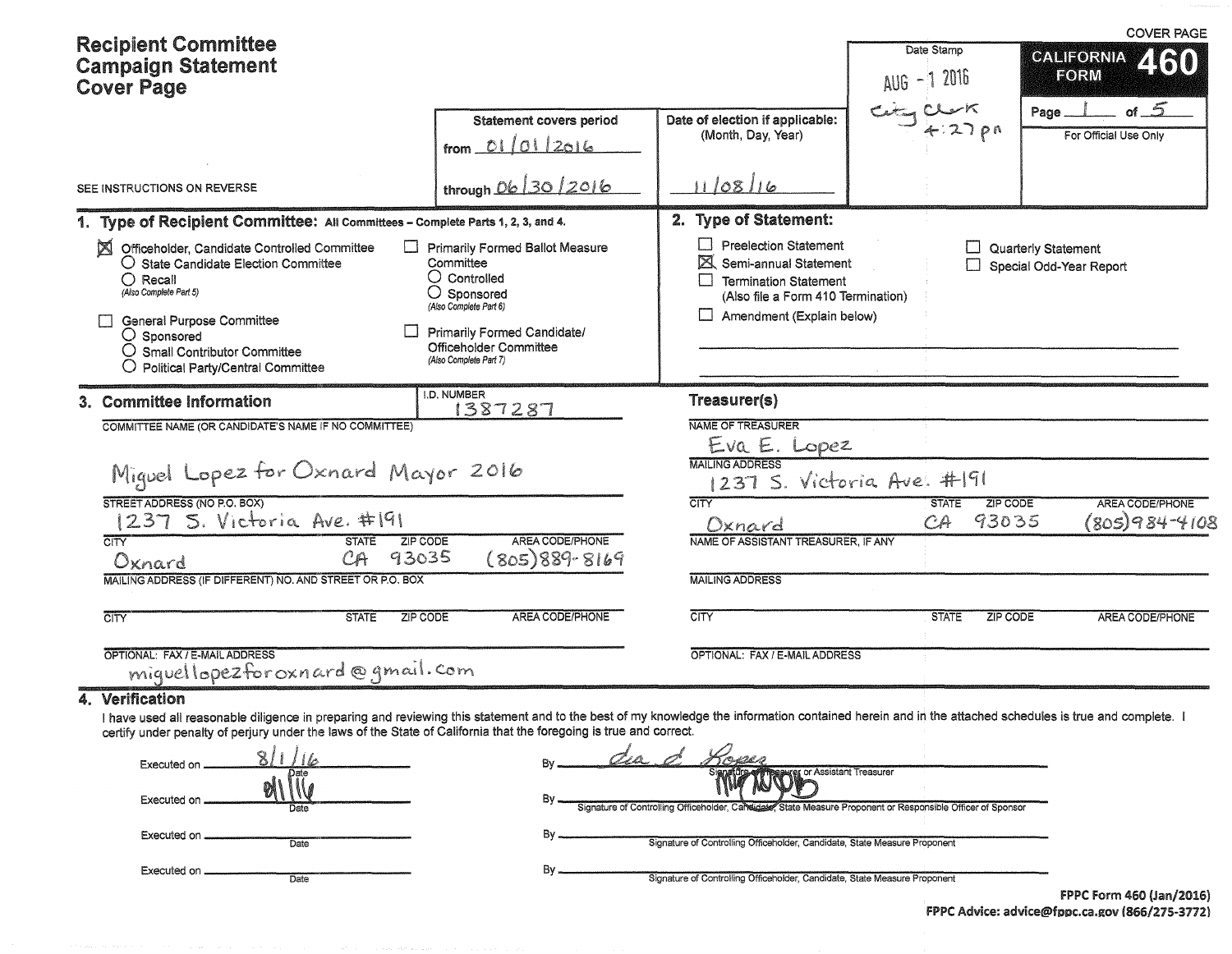Ē

#### 5. Officeholder or Candidate Controlled Committee

|  | NAME OF OFFICEHOLDER OR CANDIDATE |
|--|-----------------------------------|
|  |                                   |

Miquel Lopez OFFICE SOUGHT OR HELD (INCLUDE LOCATION AND DISTRICT NUMBER IF APPLICABLE)

Mayor, City of Oxnard

|  | RESIDENTIAL/BUSINESS ADDRESS (NO. AND STREET) CITY |  |                                            | STATE ZIP |
|--|----------------------------------------------------|--|--------------------------------------------|-----------|
|  |                                                    |  | 1237 S. Victoria Ave. #191 Oxnard CA 93035 |           |

Related Committees Not Included in this Statement: List any committees not Included in thls statement that are controlled by you or are primarily formed to receive contributions or make expenditures on behalf of your candidacy.

| <b>COMMITTEE NAME</b>    |                              |                 | <b>I.D. NUMBER</b> |                              |
|--------------------------|------------------------------|-----------------|--------------------|------------------------------|
|                          |                              |                 |                    |                              |
| <b>NAME OF TREASURER</b> |                              |                 |                    | <b>CONTROLLED COMMITTEE?</b> |
|                          |                              |                 | $\Box$ YES         | $\Box$ No                    |
| <b>COMMITTEE ADDRESS</b> | STREET ADDRESS (NO P.O. BOX) |                 |                    |                              |
|                          |                              |                 |                    |                              |
| <b>CITY</b>              | <b>STATE</b>                 | <b>ZIP CODE</b> |                    | AREA CODE/PHONE              |
|                          |                              |                 |                    |                              |
| <b>COMMITTEE NAME</b>    |                              |                 | I.D. NUMBER        |                              |
|                          |                              |                 |                    |                              |
| NAME OF TREASURER        |                              |                 |                    | <b>CONTROLLED COMMITTEE?</b> |
|                          |                              |                 | I YES              | $\Box$ NO                    |
| <b>COMMITTEE ADDRESS</b> | STREET ADDRESS (NO P.O. BOX) |                 |                    |                              |
|                          |                              |                 |                    |                              |
| <b>CITY</b>              | <b>STATE</b>                 | ZIP CODE        |                    | <b>AREA CODE/PHONE</b>       |

### COVER PAGE - PART 2 **CALIFORNIA FORM** Page  $2$  of  $5$

#### 6. Primarily Formed Ballot Measure Committee

NAME OF BALLOT MEASURE

| I OPPOSE | <b>BALLOT NO. OR LETTER</b> | <b>JURISDICTION</b> | <b>SUPPORT</b> |
|----------|-----------------------------|---------------------|----------------|
|----------|-----------------------------|---------------------|----------------|

Identify the controlling officeholder, candidate, or state measure proponent, if any.

NAME OF OFFICEHOLDER, CANDIDATE, OR PROPONENT

| OFFICE SOUGHT OR HELD | I DISTRICT NO. IF ANY |
|-----------------------|-----------------------|
|                       |                       |
|                       |                       |
|                       |                       |
|                       |                       |
|                       |                       |

# 7. Primarily Formed Candidate/Officeholder Committee List names of officeholder(s) or candidate(s) for which this committee is primarily formed.

| NAME OF OFFICEHOLDER OR CANDIDATE | OFFICE SOUGHT OR HELD | <b>SUPPORT</b><br>OPPOSE        |
|-----------------------------------|-----------------------|---------------------------------|
| NAME OF OFFICEHOLDER OR CANDIDATE | OFFICE SOUGHT OR HELD | <b>SUPPORT</b><br><b>OPPOSE</b> |
| NAME OF OFFICEHOLDER OR CANDIDATE | OFFICE SOUGHT OR HELD | <b>SUPPORT</b><br><b>OPPOSE</b> |
| NAME OF OFFICEHOLDER OR CANDIDATE | OFFICE SOUGHT OR HELD | <b>SUPPORT</b><br><b>OPPOSE</b> |

Attach continuation sheets if necessary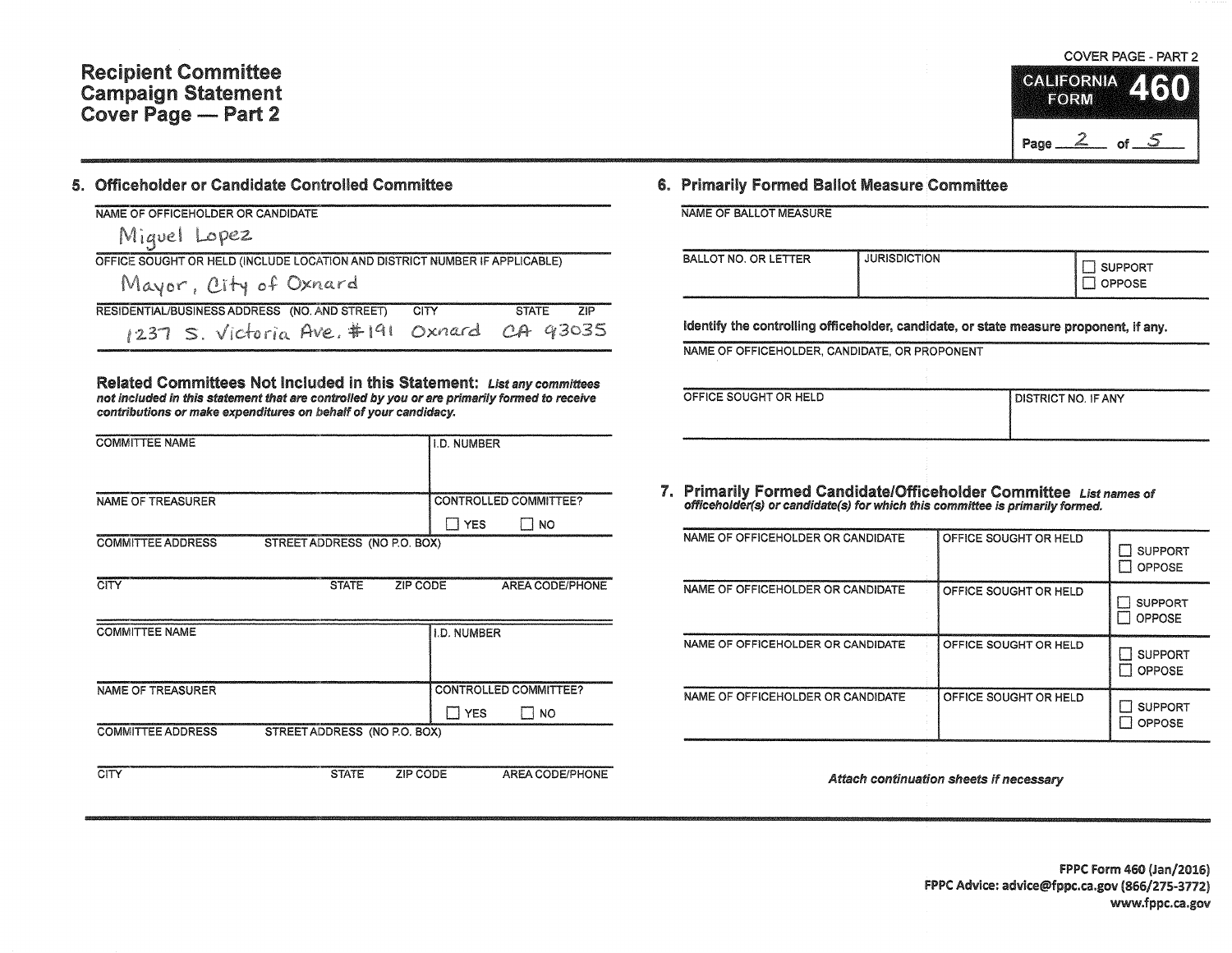| <b>Campaign Disclosure Statement</b><br><b>Summary Page</b><br>SEE INSTRUCTIONS ON REVERSE<br>NAME OF FILER<br>Miquel Lopez for Oxnard Mayor 2016                                                                    | Amounts may be rounded<br>to whole dollars.<br>from $-\ $                                                                 |                                                                                                                                                                                                                                                                                                                                                                                             | <b>Statement covers period</b><br>01/01/2016<br>through 06/30/2016                    | <b>SUMMARY PAGE</b><br>CALIFORNIA<br>460<br>FORM<br>Page $3$ of $5$<br>I.D. NUMBER<br>1387287                                                   |
|----------------------------------------------------------------------------------------------------------------------------------------------------------------------------------------------------------------------|---------------------------------------------------------------------------------------------------------------------------|---------------------------------------------------------------------------------------------------------------------------------------------------------------------------------------------------------------------------------------------------------------------------------------------------------------------------------------------------------------------------------------------|---------------------------------------------------------------------------------------|-------------------------------------------------------------------------------------------------------------------------------------------------|
| <b>Contributions Received</b>                                                                                                                                                                                        | Column A<br>TOTAL THIS PERIOD<br>(FROM ATTACHED SCHEDULES)<br>619.00<br>S.<br>$-0-$<br>619.00 A<br>S.<br>$-0$ –<br>619.00 | Column B<br>CALENDAR YEAR<br>TOTAL TO DATE<br>619.00<br>$-$ 0 $-$<br>619.00<br>$O -$<br>619.00                                                                                                                                                                                                                                                                                              | <b>General Elections</b><br>20. Contributions<br>Received<br>21. Expenditures<br>Made | <b>Calendar Year Summary for Candidates</b><br>Running in Both the State Primary and<br>1/1 through 6/30<br>7/1 to Date                         |
| <b>Expenditures Made</b>                                                                                                                                                                                             | 62.15<br>$\sim$ 0 $-$<br>62.15<br>$-0-$<br>$-0-$<br>62.15                                                                 | 62.15<br>$\sim$ $\sim$<br>62.15<br>$ \circ$ $-$<br>$\circ$<br>62.15<br>\$.                                                                                                                                                                                                                                                                                                                  | <b>Candidates</b><br>Date of Election<br>(mm/dd/yy)                                   | <b>Expenditure Limit Summary for State</b><br>22. Cumulative Expenditures Made*<br>(If Subject to Voluntary Expenditure Limit)<br>Total to Date |
| <b>Current Cash Statement</b><br>16. ENDING CASH BALANCE Add Lines 12 + 13 + 14, then subtract Line 15<br>If this is a termination statement, Line 16 must be zero.<br><b>Cash Equivalents and Outstanding Debts</b> | 619.00<br>$\frac{1}{2}$<br>62.15<br>556.85<br>- \$<br>$-0$ $-$<br>$\mathbb{C}$ $\mathbb{R}$                               | To calculate Column B.<br>add amounts in Column<br>A to the corresponding<br>amounts from Column B<br>of your last report. Some<br>amounts in Column A may<br>be negative figures that<br>should be subtracted from<br>previous period amounts. If<br>this is the first report being<br>filed for this calendar year,<br>only carry over the amounts<br>from Lines 2, 7, and 9 (if<br>any). | reported in Column B.                                                                 | *Amounts in this section may be different from amounts<br><b>FPPC Form 460 (Jan/2016)</b><br>FPPC Advice: advice@fppc.ca.gov (866/275-3772)     |

www.fppc.ca.gov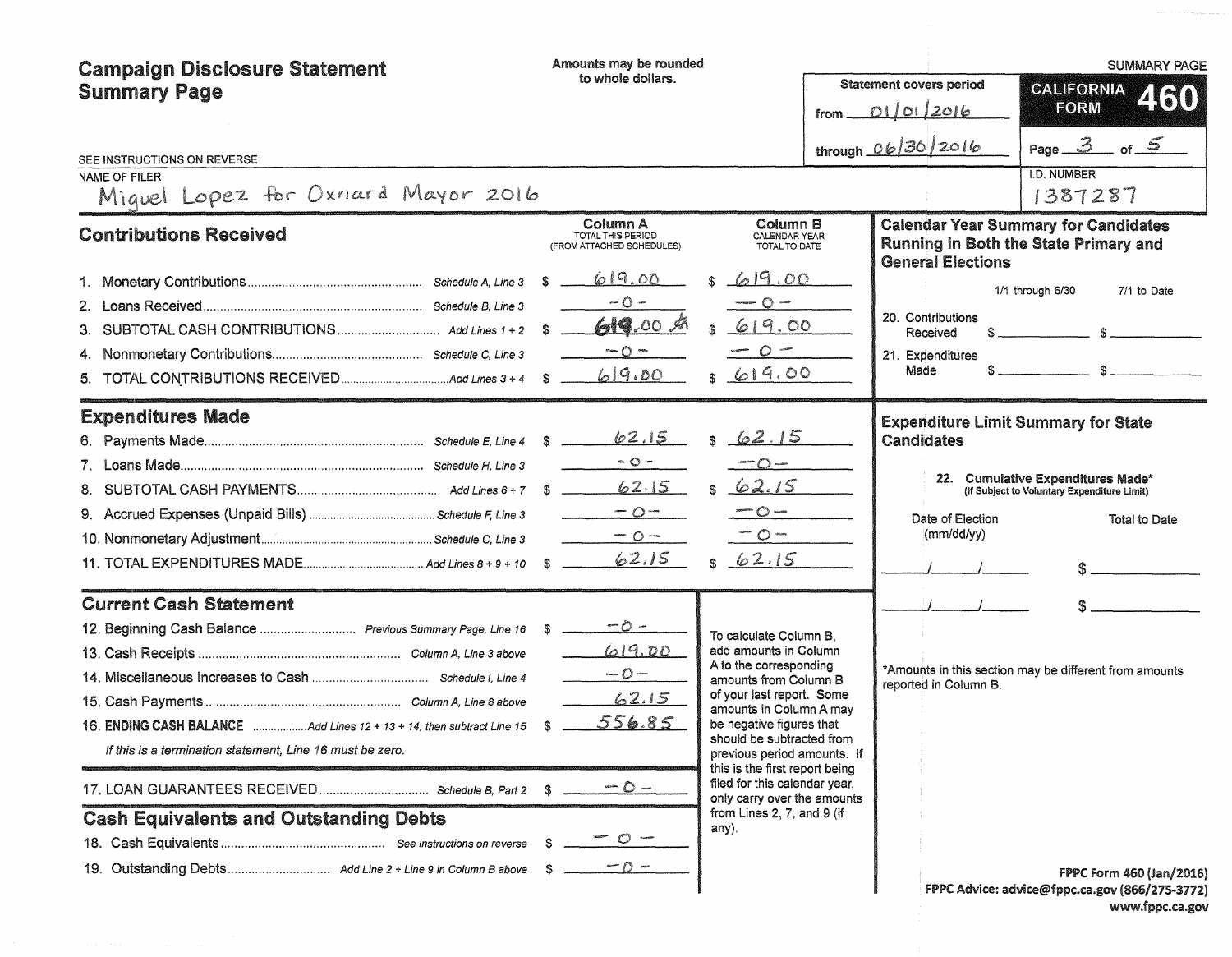| <b>Schedule A</b>       |                                                                                                                                                    |                                                                          | Amounts may be rounded                                                                              |                                                 |                                                                         |                       | SCHEDULE /                                                  |
|-------------------------|----------------------------------------------------------------------------------------------------------------------------------------------------|--------------------------------------------------------------------------|-----------------------------------------------------------------------------------------------------|-------------------------------------------------|-------------------------------------------------------------------------|-----------------------|-------------------------------------------------------------|
|                         | <b>Monetary Contributions Received</b>                                                                                                             |                                                                          | to whole dollars.                                                                                   | <b>Statement covers period</b>                  |                                                                         |                       | CALIFORNIA 460                                              |
|                         |                                                                                                                                                    |                                                                          |                                                                                                     | from 01/01/2016                                 |                                                                         |                       | FORM                                                        |
|                         | SEE INSTRUCTIONS ON REVERSE                                                                                                                        |                                                                          |                                                                                                     | through 01/30/2016                              |                                                                         |                       | Page $4$ of $5$                                             |
| <b>VAME OF FILER</b>    |                                                                                                                                                    |                                                                          |                                                                                                     |                                                 |                                                                         | I.D. NUMBER           |                                                             |
|                         | Miguel Lopez for Oxnard Mayor 2016                                                                                                                 |                                                                          |                                                                                                     |                                                 |                                                                         |                       | 1387287                                                     |
| DATE<br><b>RECEIVED</b> | FULL NAME, STREET ADDRESS AND ZIP CODE OF CONTRIBUTOR<br>(IF COMMITTEE, ALSO ENTER I,D. NUMBER)                                                    | <b>CONTRIBUTOR</b><br>CODE *                                             | IF AN INDIVIDUAL, ENTER<br>OCCUPATION AND EMPLOYER<br>(IF SELF-EMPLOYED, ENTER NAME<br>OF BUSINESS) | AMOUNT<br><b>RECEIVED THIS</b><br><b>PERIOD</b> | <b>CUMULATIVE TO DATE</b><br><b>CALENDAR YEAR</b><br>(JAN. 1 - DEC. 31) |                       | PER ELECTION<br>TO DATE<br>(IF REQUIRED)                    |
| 6 18 16                 | William Gallaher & Eileen McCarthy<br>1623 Santa Ynez St.<br>Ventura, CA 93001                                                                     | <b>XIND</b><br>$\Box$ COM<br>$\Box$ OTH<br>$\Box$ PTY<br>$\square$ scc   | Retired<br>Chief of Staff<br>County of Ventura                                                      | \$100.00                                        | \$100.00                                                                |                       |                                                             |
| 6 18 16                 | Eduardo M. Miranda<br>2600 Pyrite Pl.<br>Oxnard, CA 93030                                                                                          | <b>XIND</b><br>$\square$ COM<br>⊡отн<br>$\Box$ PTY<br>$\square$ scc      | Commander<br>City of Oxnard                                                                         | \$250.00                                        | 5250.00                                                                 |                       |                                                             |
| 6/20116                 | Barbara L. Ortiz<br>238 San Clemente St.<br>Santa Barbara, CA 93109                                                                                | ⊠IND<br>$\square$ COM<br>□отн<br>$\square$ PTY<br>$\square$ scc          | Retired                                                                                             | \$100.00                                        | \$100.00                                                                |                       |                                                             |
|                         |                                                                                                                                                    | $\square$ IND<br>$\Box$ COM<br>$\Box$ OTH<br>$\Box$ PTY<br>$\square$ scc |                                                                                                     |                                                 |                                                                         |                       |                                                             |
|                         |                                                                                                                                                    | $\square$ IND<br>$\Box$ COM<br>$\Box$ OTH<br>$\Box$ PTY<br>$\square$ SCC |                                                                                                     |                                                 |                                                                         |                       |                                                             |
|                         |                                                                                                                                                    |                                                                          |                                                                                                     | SUBTOTAL $$450.00$                              |                                                                         |                       |                                                             |
|                         | <b>Schedule A Summary</b>                                                                                                                          |                                                                          |                                                                                                     |                                                 |                                                                         | *Contributor Codes    |                                                             |
|                         | 1. Amount received this period - itemized monetary contributions.                                                                                  |                                                                          |                                                                                                     | .5450.00                                        |                                                                         | IND - Individual      | <b>COM - Recipient Committee</b><br>(other than PTY or SCC) |
|                         | 2. Amount received this period – unitemized monetary contributions of less than \$100 \$ 169.00                                                    |                                                                          |                                                                                                     |                                                 |                                                                         | PTY - Political Party | $OTH - Other (e.g., business entity)$                       |
|                         | 3. Total monetary contributions received this period.<br>(Add Lines 1 and 2. Enter here and on the Summary Page, Column A, Line 1.)TOTAL \$ 619.00 |                                                                          |                                                                                                     |                                                 |                                                                         |                       | SCC - Small Contributor Committee                           |
|                         |                                                                                                                                                    |                                                                          |                                                                                                     |                                                 |                                                                         |                       | $FDPC$ Form $A \Omega$ (lan/2016)                           |

 $\sim 10^{11}$  km s  $^{-1}$ 

**FPPC Form 460 (Jan/2016)** FPPC Advice: advice@fppc.ca.gov (866/275-3772) **WWW fnnc** ca sou